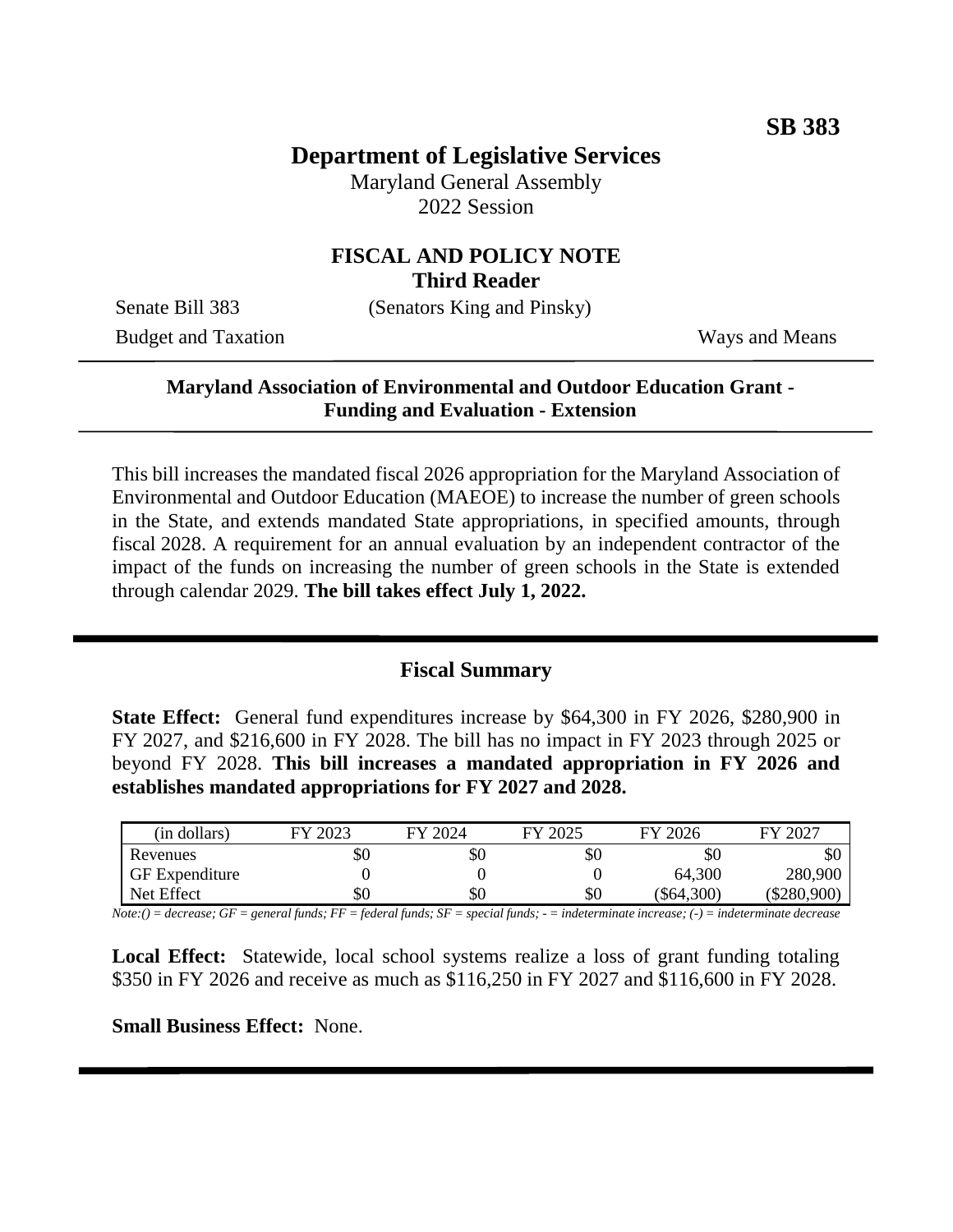#### **Analysis**

**Current Law:** Chapters 739 and 740 of 2019 require the Governor to include in the State budget specified funding for MAEOE, in fiscal 2021 through 2026, for the purpose of increasing the number of green schools in the State. An annual evaluation of the impact of this funding must be conducted in calendar 2022 through 2027.

The dollar amounts that may be used by MAEOE is specified under five particular categories to

- (1) support professional development, assist with student transportation to and from environmentally focused activities, or support school projects that incorporate specified environmental best practices;
- (2) increase the number of environmental educators in the State who will provide green schools training and assist schools with becoming green schools;
- (3) support statewide green school events;
- (4) conduct an annual evaluation by an independent contractor of the impact of the funds provided under the bill on increasing the number of green schools in the State; and
- (5) create an online application form for a school to apply for funding under the bill.

**Exhibit 1** shows funding under current law by year and category.

| <b>Exhibit 1</b><br><b>Funding under Current Law by Fiscal Year and Category</b> |           |           |           |           |           |                |
|----------------------------------------------------------------------------------|-----------|-----------|-----------|-----------|-----------|----------------|
| Category                                                                         | FY 2021   | FY 2022   | FY 2023   | FY 2024   | FY 2025   | <b>FY 2026</b> |
|                                                                                  | \$115,000 | \$115,300 | \$115,600 | \$116,000 | \$116,250 | \$116,600      |
| $\overline{2}$                                                                   | 125,750   | 130,000   | 133,500   | 137,400   | 141,600   | 85,000         |
| 3                                                                                | 8,000     | 8,000     | 8,000     | 8,000     | 8,000     | 6,000          |
| $\overline{4}$                                                                   | 10,000    | 10,000    | 10,000    | 10,000    | 10,000    | 4,000          |
| 5                                                                                | 20,000    | 5,000     | 5,000     | 5,000     | 5,000     | 5,000          |
| <b>Total</b>                                                                     | \$278,750 | \$268,300 | \$272,100 | \$276,400 | \$280,850 | \$216,600      |

**State Expenditures:** General fund expenditures increase by \$64,250 in fiscal 2026, \$280,850 in fiscal 2027, and \$216,600 in fiscal 2028. The increase in fiscal 2026 is attributable to alterations in funding for that year under the bill. Fiscal 2027 and 2028 expenditures are entirely new under the bill. **Exhibit 2** shows funding increases under the bill by fiscal year and funding category.

SB 383/ Page 2